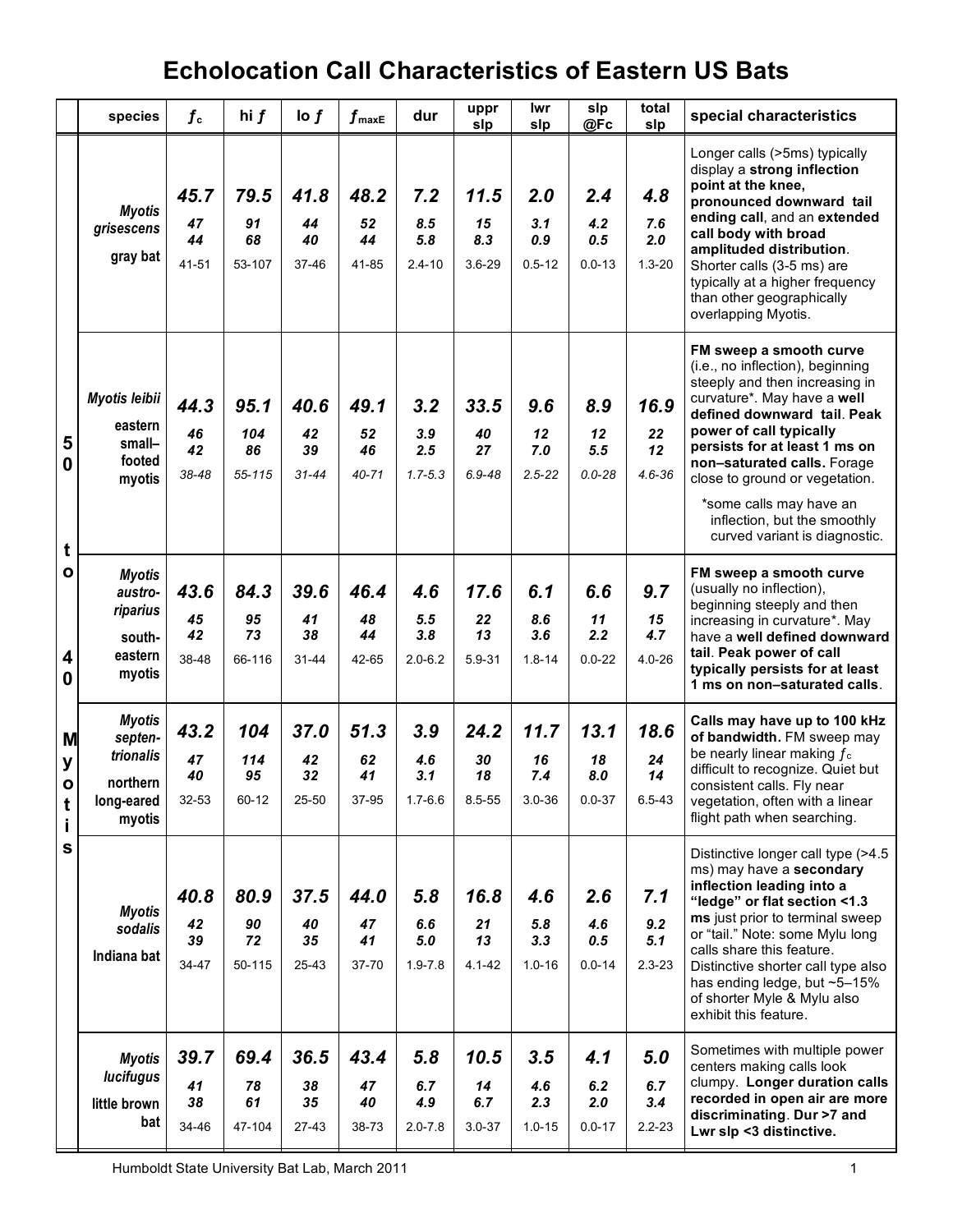|                                                                            | species                                                         | $f_{\rm c}$                   | hi $f$                     | $\log f$                  | $f_{\sf maxE}$                | dur                             | uppr<br>slp                     | lwr<br>slp                       | slp<br>@Fc                          | total<br>slp                     | special characteristics                                                                                                                                                                                                                                                               |
|----------------------------------------------------------------------------|-----------------------------------------------------------------|-------------------------------|----------------------------|---------------------------|-------------------------------|---------------------------------|---------------------------------|----------------------------------|-------------------------------------|----------------------------------|---------------------------------------------------------------------------------------------------------------------------------------------------------------------------------------------------------------------------------------------------------------------------------------|
| 4<br>0<br>n<br>$\mathbf{o}$<br>n<br>M<br>у<br>$\mathbf{o}$<br>t<br>j.<br>S | Perimyotis<br>subflavus<br><b>Tri-colored</b><br>bat            | 42.6<br>44<br>41<br>36-47     | 57.6<br>67<br>48<br>41-106 | 41.3<br>43<br>40<br>34-46 | 43.9<br>46<br>42<br>36-50     | 7.1<br>8.4<br>5.8<br>$3.5 - 12$ | 7.7<br>14<br>1.7<br>$0.3 - 38$  | 1.1<br>1.7<br>0.4<br>$0.0 - 4.9$ | 0.2<br>0.7<br>$-0.4$<br>$0.0 - 4.2$ | 2.5<br>4.0<br>0.9<br>$0.1 - 12$  | <b>Strongly inflected, almost</b><br>vertical FM changing to low<br>slope below 47 kHz for the<br>majority of the call. Calls<br>generally consistent across a<br>sequence. Appear hockey<br>stick-shaped in sonogram<br>when FM sweep is present.<br>Some calls exhibit "squiggles." |
|                                                                            | <b>Lasiurus</b><br>borealis<br><b>Eastern Red</b><br><b>Bat</b> | 40.4<br>44<br>37<br>29-49     | 67.6<br>81<br>54<br>29-99  | 40.2<br>43<br>37<br>28-48 | 43.8<br>49<br>39<br>29-73     | 6.8<br>9.1<br>4.6<br>$3.2 - 16$ | 10.0<br>16<br>4.4<br>$0.1 - 25$ | 2.0<br>3.2<br>0.7<br>$0.0 - 10$  | 0.6<br>1.6<br>$-0.4$<br>$0.0 - 8.1$ | 4.4<br>7.1<br>1.7<br>$0.1 - 17$  | U-shaped calls; up-turn at<br>end of call; may exhibit<br>variable $f_c$ across sequence.<br>Power smoothly centered in<br>call. Low frequency can go as<br>low as 30 kHz.                                                                                                            |
|                                                                            | <b>Lasiurus</b><br>seminolus<br><b>Seminole</b><br>bat          | 40.4<br>44<br>36<br>33-49     | 62.8<br>76<br>50<br>38-87  | 39.9<br>44<br>36<br>36-44 | 42.8<br>48<br>37<br>$35 - 52$ | 7.6<br>9.7<br>5.5<br>$4.9 - 11$ | 7.9<br>13<br>3.0<br>$0.7 - 17$  | 1.5<br>2.4<br>0.6<br>$0.4 - 3.5$ | 0.4<br>0.9<br>$-0.2$<br>$0.0 - 2.3$ | 3.3<br>5.3<br>1.3<br>$0.6 - 8.4$ | (In progress)<br>U-shaped calls; up-turn at<br>end of call; may exhibit<br>variable $f_c$ across sequence.<br>Power smoothly centered in<br>call. Low frequency can go as<br>low as 30 kHz.<br>Possibly acoustically<br>indistinguishable from L.<br>borealis.                        |
|                                                                            | <b>Nycticeius</b><br>humeralis<br><b>Evening bat</b>            | 37.8<br>40<br>36<br>$31 - 43$ | 63.0<br>78<br>48<br>35-101 | 36.1<br>38<br>34<br>28-43 | 40.0<br>43<br>37<br>32-48     | 6.6<br>9.4<br>3.8<br>$3.3 - 14$ | 12.5<br>20<br>4.7<br>$0.5 - 32$ | 2.3<br>3.7<br>0.9<br>$0.0 - 6.1$ | 1.2<br>2.5<br>0.0<br>$0.0 - 6.5$    | 4.9<br>7.9<br>1.8<br>$0.1 - 13$  | Sweeping curved calls that may<br>lack any inflection. Calls have<br>more slope in body (lower<br>slope) than do similar-shaped<br>shorter and longer Pisu calls.<br>Sequences may display $f_c$<br>alternating up and down.                                                          |

### **How to use this table**

This table presents ranges for the general characterizing call parameters of echolocation calls. The boldface numbers display the mean and ± standard deviation of the subset of calls correctly identified using SonoBat automated classification, i.e., the subset of each species call repertoire having the most species-discriminating characteristics, using the default 0.90 discriminant probability threshold. The lower, smaller font numbers display the overall range of all calls in the library of species-known calls used to prepare the SonoBat classifiers. Bold text indicates the most species–discriminating characteristics.

Because of intraspecific variablity and similarity with other species, the parameters presented here will often be insufficient for confident identification. SonoBat extracts more than five dozen parameters that it uses for call and sequence classification.

Analyze 1) well–formed calls, i.e., search phase calls recorded from bats in a steady mode of flight, away from roosts and not accelerating or performing some other maneuver that elicits rapid, short calls, e.g., like that from a hand–released bat, and 2) calls with a strong signal that clearly rise above the background noise level and have little distortion or echoes. It is generally preferable to avoid analyzing calls that saturate, i.e., overload, the detector or recorder. However, saturated call specimens may still be used to interpret time-frequency characteristics, but consider the time-amplitude domain from saturated calls to be unreliable.

#### **Terminology and key**

**lo ƒ**: lowest apparent frequency (kHz), **hi ƒ**: highest apparent frequency (kHz); this can vary depending upon the distance to the bat, **ƒc**: characteristic frequency, i.e., the frequency of the call at its lowest slope toward the end of the call, or the lowest frequency for consistent FM sweeps (kHz),  $f_{\text{maxE}}$ : the frequency with the greatest power (kHz), **dur**: call duration from the beginning to the end of the call (ms), **upper**: the slope of the upper portion or onset of the call (kHz/ms) from the high ƒ to the knee (listed as HiFtoKnSlope on SonoBat output), **lower**: the slope of the lower portion or body of the call (kHz/ms) from the knee to the  $f_c$  (listed as KnToFcSlope on SonoBat output).

**FM**: frequency modulation, i.e., a change in frequency with time, **flat**: a call or portion of a call with a very low slope or no slope (horizontal), **inflection**: a pronounced change in the slope of a call, sometimes called a "knee," **power**: the amplitude or sound energy of a call or portions of a call, **squiggle**: an S-shaped variation in frequency with time over a portion of the call.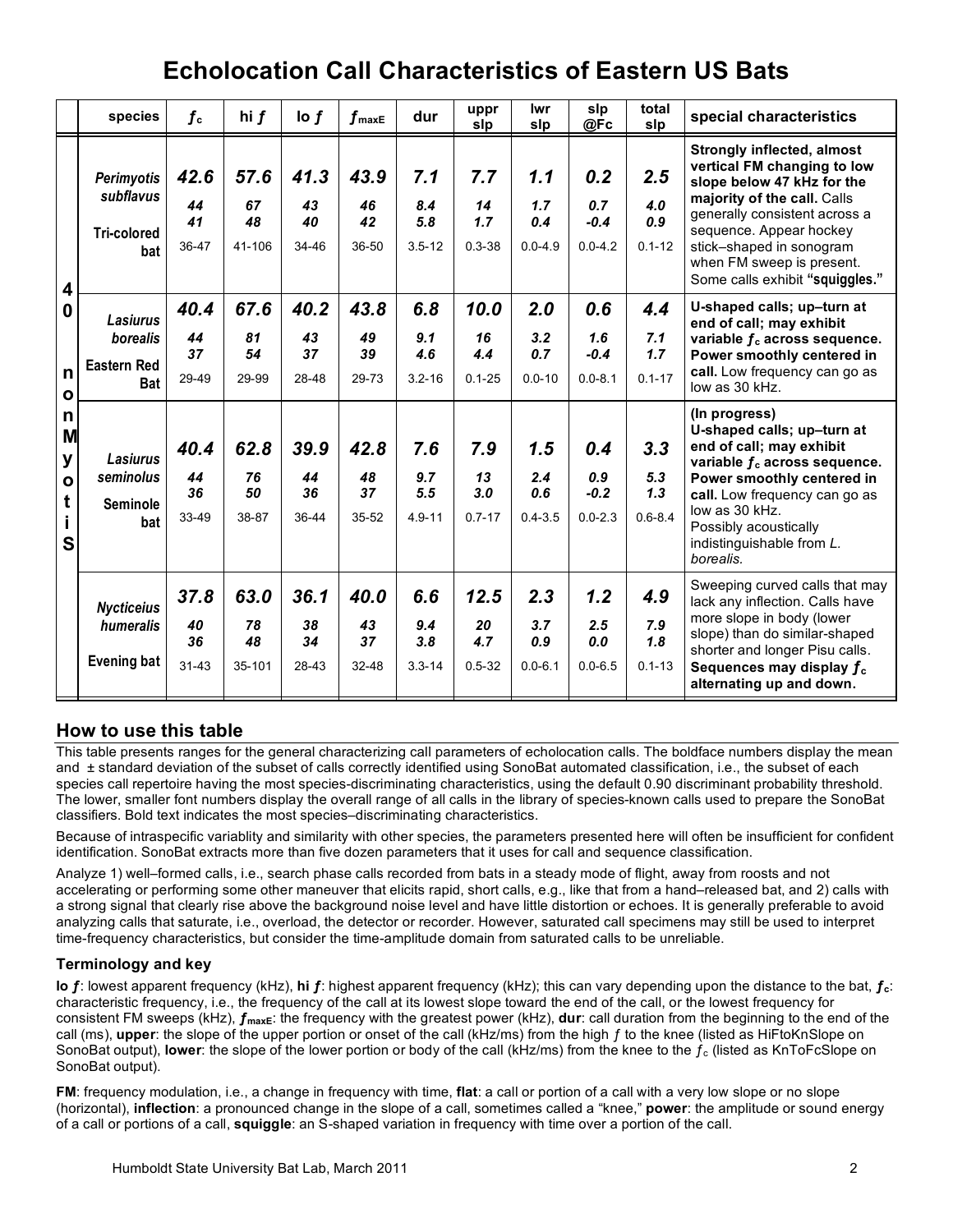|        | species                                                    | $f_{\rm c}$                   | hi $f$                        | $\log f$                  | $f_{\sf maxE}$                | dur                             | uppr<br>slp                     | lwr<br>slp                       | slp<br>@Fc                          | total<br>slp                     | special characteristics                                                                                                                                                                                                                                                                                                                                                                                                                                                                                                                                                                          |
|--------|------------------------------------------------------------|-------------------------------|-------------------------------|---------------------------|-------------------------------|---------------------------------|---------------------------------|----------------------------------|-------------------------------------|----------------------------------|--------------------------------------------------------------------------------------------------------------------------------------------------------------------------------------------------------------------------------------------------------------------------------------------------------------------------------------------------------------------------------------------------------------------------------------------------------------------------------------------------------------------------------------------------------------------------------------------------|
| 3<br>0 | <b>Lasiurus</b><br>intermedius<br>northern<br>yellow bat   | 28.4<br>30<br>27<br>33-25     | 45.5<br>53<br>38<br>29-79     | 27.9<br>29<br>26<br>25-32 | 29.4<br>32<br>27<br>$25 - 41$ | 10.5<br>13<br>8.3<br>$3.7 - 16$ | 4.9<br>7.3<br>2.4<br>$0.5 - 14$ | 0.9<br>1.4<br>0.4<br>$0.2 - 2.9$ | 0.06<br>0.3<br>0.0<br>$0.0 - 2.4$   | 1.9<br>2.9<br>0.9<br>$0.3 - 6.0$ | U-shaped calls; up-turn at<br>end of call; may exhibit<br>variable $f_c$ across sequence.<br>Power smoothly centered in<br>call. Low frequency can go as<br>low as 25 kHz. Calls similar in<br>shape and variability to other<br>Lasiurans, but intermediate in<br>frequency range between<br>Labo/Lase and Laci.                                                                                                                                                                                                                                                                                |
|        | <b>Eptesicus</b><br>fuscus<br>big brown<br>bat             | 27.9<br>30<br>26<br>$21 - 33$ | 49.4<br>56<br>42<br>29-69     | 26.5<br>28<br>25<br>19-32 | 30.0<br>32<br>28<br>$22 - 42$ | 8.2<br>11<br>5.3<br>$2.8 - 19$  | 5,8<br>8.3<br>3.3<br>$0.9 - 17$ | 1.8<br>2.9<br>0.7<br>$0.2 - 9.4$ | 1.5<br>2.9<br>0.1<br>$0.0 - 8.2$    | 3.1<br>4.6<br>1.5<br>$0.3 - 12$  | Variable; calls with high f below<br>60 kHz can be confused with<br>Lano and/or Tabr. Calls with<br>high f above 65 kHz<br>distinguish from Lano, even<br>long calls have some FM<br>component, i.e. never flat. The<br>end of calls may hook upward.<br>* Shorter calls recorded with<br>full detail, i.e., ones that<br>closely approached the<br>microphone, as indicated by<br>the presence of harmonics,<br>exceed 65-70 kHz.                                                                                                                                                               |
|        | Lasio-<br>nycteris<br>noctivagans<br>silver-<br>haired bat | 26.6<br>28<br>25<br>23-31     | 41.7<br>51<br>33<br>$26 - 63$ | 25.4<br>27<br>24<br>14-30 | 28.8<br>31<br>27<br>24-44     | 8.9<br>13<br>4.8<br>$2.3 - 24$  | 5.5<br>9.3<br>1.7<br>$0.0 - 22$ | 1.3<br>2.7<br>0.0<br>$0.0 - 8.8$ | 1.1<br>2.6<br>$-0.5$<br>$0.0 - 8.3$ | 2.6<br>4.9<br>0.4<br>$0.0 - 12$  | Shorter calls reverse J-shaped;<br>often with a distinct inflection.<br>Some call variants can be<br>confused with Epfu and/or Tabr.<br>Flat calls ≥26 kHz diagnostic.<br>Flat Laci calls are lower in f.<br>Low slope calls in the 25-26<br>kHz range may be distinguished<br>from Laci by the presence of an<br>inflection. Epfu has more FM,<br>typically with smooth curvature<br>(no inflection).<br>* Shorter calls recorded with<br>full detail, i.e., ones that<br>closely approached the<br>microphone, as indicated by<br>the presence of harmonics,<br>still do not exceed 50-55 kHz. |

*Caveats:* Please note that the range of characteristics listed in this table overlap among many of the species, and that although compiled from over 11,000 calls, it still represents a finite, noninclusive data set and any individual bat may emit calls beyond the typical ranges and call characteristics listed in this table (and mimic another species). This and the variability of bat echolocation calls renders acoustic classification of bats a probabilistic process and relatively inexact compared to a process like genotyping. For some species, confident species classification can only be achieved on a subset of call types within its repertoire that falls outside of data space shared with another species. As a result many recordings will have ambiguous species classification. Expect that, and seek the most species-discriminating call types on which to make species determinations.

Species classification also depends upon accurate extraction of call parameter data, and that depends upon high quality recordings having clear signals with a high signal to noise ratio and free from distortion and confounding echoes.